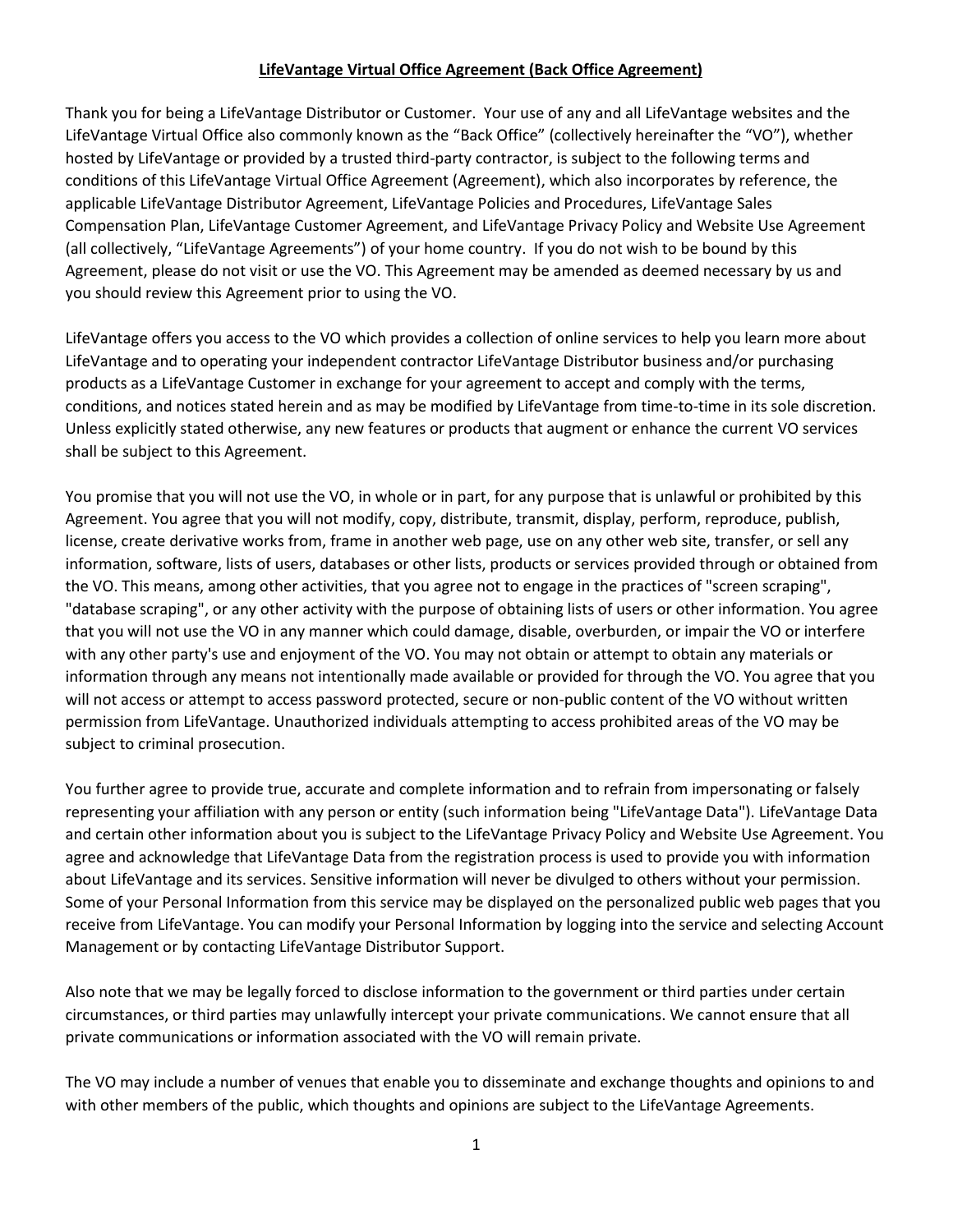LifeVantage is not responsible for the appropriateness, accuracy, sufficiency, correctness, veracity, completeness, or timeliness of your posted thoughts or opinions. Always use caution when posting any personally identifying information about yourself or your family members on the VO.

You, and not LifeVantage, are entirely responsible for all information, data, text, software, music, sound, photographs, messages or other materials you post via the VO. LifeVantage does not control the content posted via the VO and as such, does not guarantee the accuracy, integrity or quality of such content.

With respect to the content you post on the VO, you agree not to:

1-post, broadcast, upload or otherwise transmit any content unrelated to appropriate subject matters; 2-post, broadcast, upload or otherwise transmit any content which is misleading to others, including, but not limited to, consumers;

3-post, broadcast, upload or otherwise transmit any content that is unlawful, harmful, threatening, abusive, harassing, tortious, defamatory, vulgar, obscene, libelous, invasive of another's privacy, hateful, or racially, ethnically or otherwise objectionable;

4-post, broadcast, upload or otherwise transmit any content that you do not have a right to post and transmit under any law or contractual or fiduciary relationships (such as information learned or disclosed as part of employment relationships or under nondisclosure agreements;

5-post, broadcast, upload or otherwise transmit any content that constitutes the infringement of any patent, trademark, trade secret, copyright or other proprietary rights of any party;

6-post, broadcast, upload or otherwise transmit any materials that contain software viruses, or any other malicious computer code, files or programs designed to interrupt, destroy or limit the functionality of any computer software or hardware or telecommunications equipment;

7-post, broadcast, upload or otherwise transmit any materials that impose an unreasonable or disproportionately large load on our infrastructure;

8-post, broadcast, upload or otherwise transmit any content that is harmful to minors;

9-post, broadcast, upload or otherwise transmit any unsolicited or unauthorized advertising, promotional materials, "spam," "chain letters," "pyramid schemes," or any other form of solicitation;

10-interfere with or disrupt the VO or servers or networks connected to the VO, or disobey any requirements, procedures, policies or regulations of networks connected to the VO;

11-intentionally or unintentionally violate any applicable local, state, national or international law, including, but not limited to, regulations promulgated by the U.S. Securities Exchange Commission, any rules of national or other securities exchanges, including without limitation, the New York Stock Exchange, the American Stock Exchange or the NASDAQ, and any regulations have the force of law;

12-impersonate any person or entity or falsely state or otherwise misrepresent your affiliation with a person or entity;

13-forge any headers or otherwise manipulate identifiers in order to disguise the origin of any content transmitted through the VO;

14-collect or store personal data about any other individual;

15-promote or provide instructional information about illegal activities, promote physical harm or injury against any group or individual, or promote any act of cruelty to animals;

16-attempt to access the accounts of others, or attempt to penetrate security measures of LifeVantage, its contractors or other entities, whether or not the intrusion results in corruption or loss of data; and/or 17-resell or exploit for any commercial purpose LifeVantage's services by any and all means.

LifeVantage has a zero tolerance Spam policy. Any user who sends Spam emails using any LifeVantage trademark or web site address or the trademarks or web site addresses of any of our contractors may be immediately terminated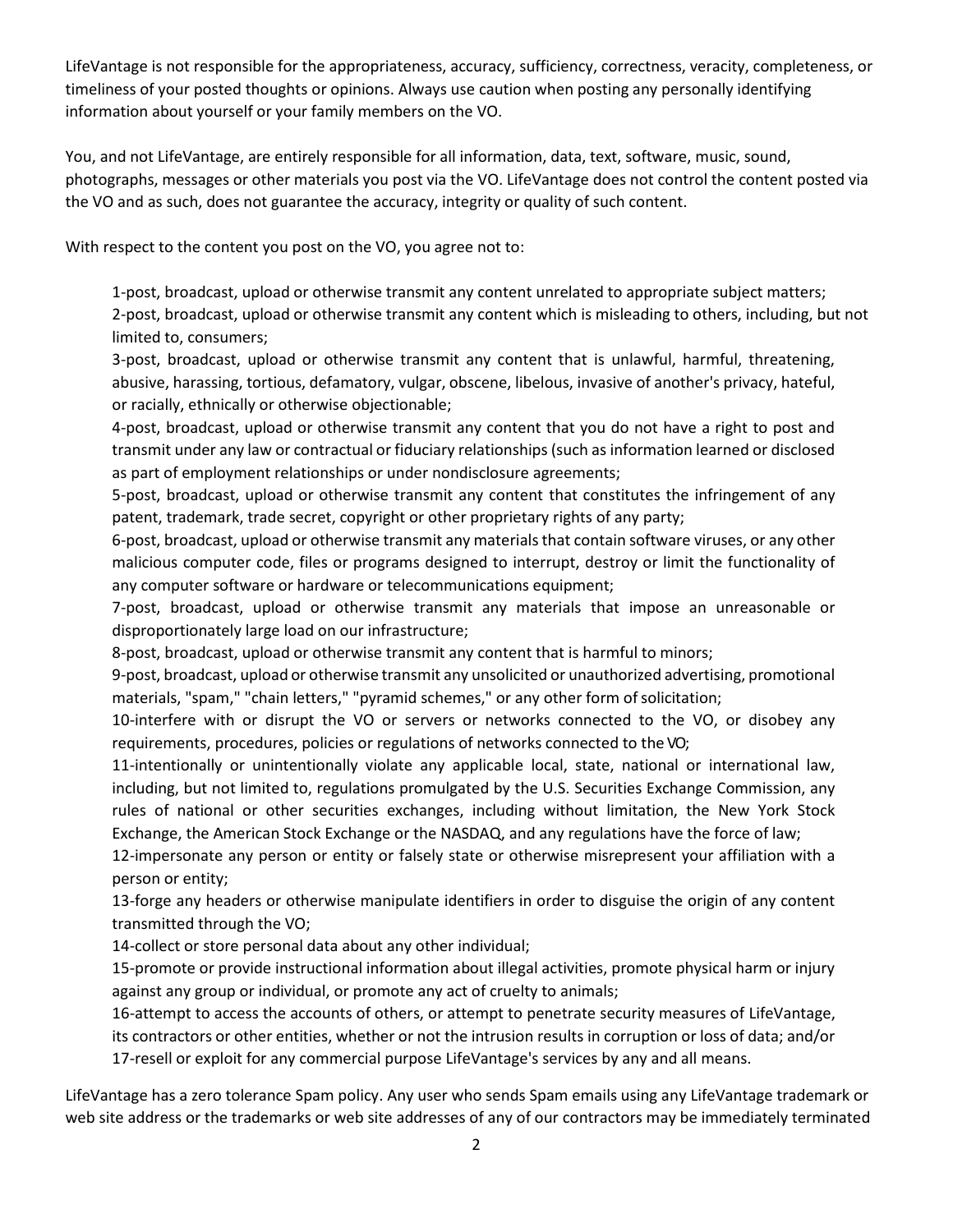from any or all VO services provided by LifeVantage or one of our contractors.

Any user who causes damage to our servers or loss of business or otherwise causes interruption from normal service due to violation of this Agreement will be held liable for those damages or loss of business.

For your convenience, the VO may contain content and information from LifeVantage's contractors and/or links to contractor web sites ("Third-Party Content"). LifeVantage does not control Third-Party Content and LifeVantage is not responsible for such content, including, without limitation, any link contained in such content, or any changes or updates to such content. LifeVantage provides such Third-Party Content to you only as a convenience, and the inclusion of such content does not imply endorsement by LifeVantage of such content or the affiliate. You may be subject to additional and/or different terms, conditions, and privacy policies when you use third party services, content, software, or sites.

LifeVantage is not and will not be responsible for (i) the terms and conditions of any transactions between you and any third party, (ii) any insufficiency of or problems with any such third-party's background, insurance, credit or licensing, or (iii) the quality of services performed by any such third-party or any other legal liability arising out of or related to the performance of such services. In the event that you have a dispute with any such third-party, you release LifeVantage (and its affiliates, and consequential) of liability of every kind and nature, known and unknown, suspected and unsuspected, disclosed and undisclosed, arising out of or in any way connected with such disputes.

**DISCLAIMER OF WARRANTIES. YOU EXPRESSLY UNDERSTAND AND AGREE THAT: (A) YOUR USE OF THE VO IS AT YOUR SOLE RISK. WE AND OUR SUPPLIERS PROVIDE THE VO "AS IS" AND WITHOUT ANY WARRANTY OR CONDITION OF ANY KIND, EXPRESS OR IMPLIED, INCLUDING, BUT NOT LIMITED TO, THE IMPLIED WARRANTY OF MERCHANTABILITY AND FITNESS FOR A PARTICULAR USE. (B) LIFEVANTAGE MAKES NO WARRANTY THAT (i) THE VO WILL MEET YOUR REQUIREMENTS, (ii) THE VO WILL BE UNINTERRUPTED, TIMELY, SECURE OR ERROR-FREE, AND (iii) THE QUALITY OF ANY PRODUCTS, SERVICES, INFORMATION OR OTHER MATERIAL PURCHASED OR OBTAINED BY YOU THROUGH THE VO WILL MEET YOUR EXPECTATIONS. (C) ANY MATERIAL DOWNLOADED OR OTHERWISE OBTAINED THROUGH THE USE OF THE VO, THE VO IS DONE AT YOUR OWN DISCRETION AND RISK AND YOU WILL BE SOLELY RESPONSIBLE FOR ANY DAMAGES TO YOUR COMPUTER SYSTEM OR LOSS OF DATA THAT RESULTS FROM THE DOWNLOAD OF ANY SUCH MATERIAL.**

**LIMITATION OF LIABILITY. IN NO EVENT SHALL LIFEVANTAGE AND/OR OUR CONTRACTOR SUPPLIERS BE LIABLE FOR ANY DIRECT, INDIRECT, PUNITIVE, SPECIAL, INCIDENTAL OR CONSEQUENTIAL OR ANY DAMAGES WHATSOEVER, INCLUDING, BUT NOT LIMITED TO, DAMAGES FOR LOSS OF USE, DATA OR PROFITS (HOWEVER ARISING, INCLUDING NEGLIGENCE) EVEN IF LIFEVANTAGE OR ANY OF ITS CONTRACTOR SUPPLIERS HAS BEEN ADVISED OF THE POSSIBILITY OF DAMAGES, ARISING OUT OF OR IN CONNECTION WITH (A) THE USE OR INABILITY TO USE THE VO, (B) THE PROVISION OF OR FAILURE TO PROVIDE THE VO, (C) FOR ANY INFORMATION, SOFTWARE, PRODUCTS, SERVICES AND RELATED GRAPHICS OBTAINED THROUGH THE VO OR OTHERWISE ARISING OUT OF THE USE OF THE VO, (D) STATEMENTS OR CONDUCT OF ANY THIRD PARTY ON THE VO, OR (E) ANY OTHER MATTER RELATING TO THE VO. SOME OF THE FOREGOING LIMITATION MAY NOT APPLY TO YOU. IF YOU ARE DISSATISFIED WITH ANY PORTION OF THE VO, OR WITH ANY OF THESE TERMS OF SERVICE, YOUR SOLE AND EXCLUSIVE REMEDY IS TO DISCONTINUE USING THE VO.**

Proprietary Rights for the VO. LifeVantage does not claim ownership of the content you place on any LifeVantage VO site or within any service. By using your LifeVantage VO sites, you grant LifeVantage a worldwide, royalty-free nonexclusive license to (i) host, use, reproduce, modify, distribute, transmit, combine with information provided by third parties, and publicly display your content on and through the VO sites, and co-branded or mirrored versions of such sites, and in LifeVantage promotional or advertising materials, and (ii) sublicense to third parties such content to the extent necessary for the creation and maintenance of, in part or in whole, the VO.